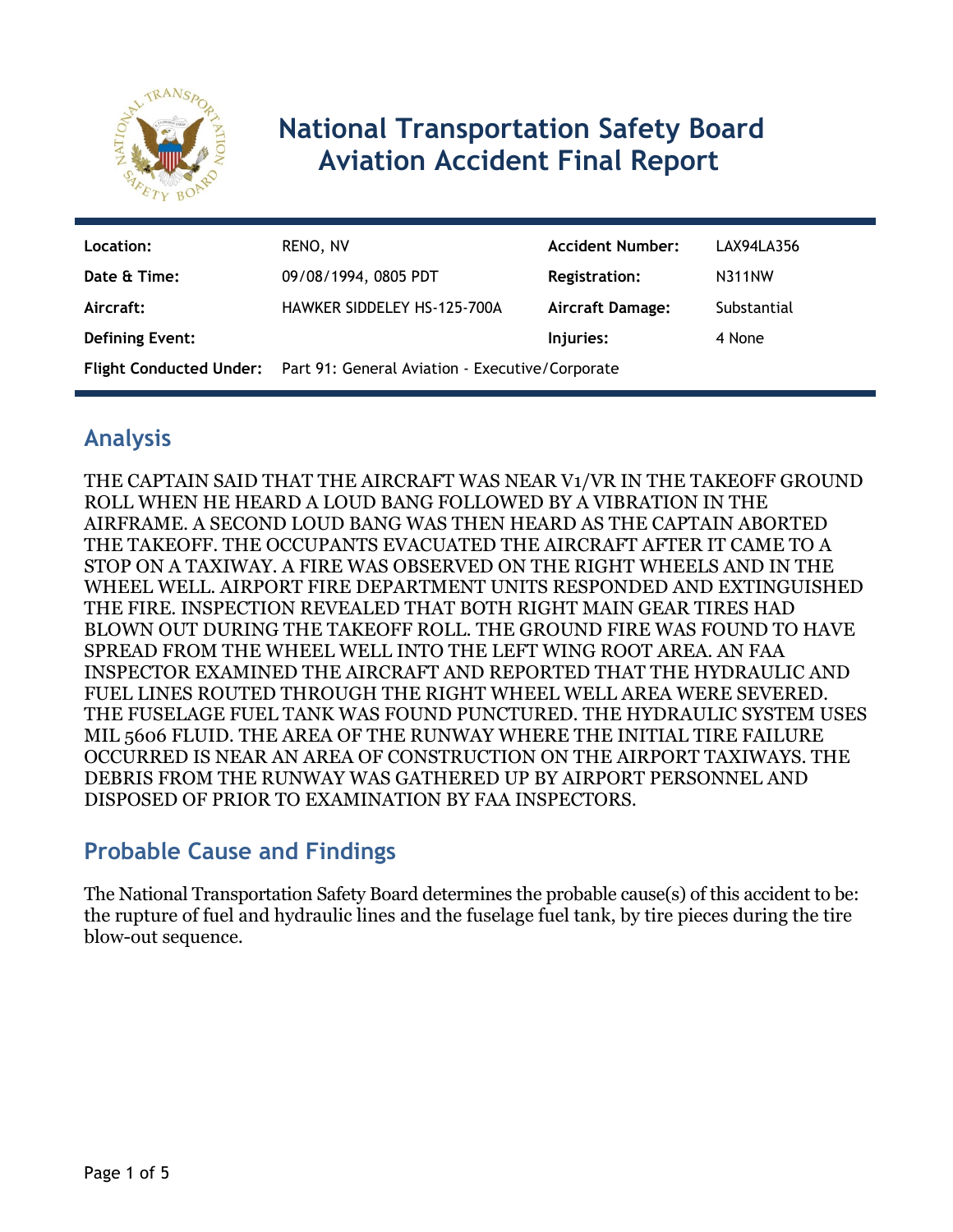### **Findings**

Occurrence #1: AIRFRAME/COMPONENT/SYSTEM FAILURE/MALFUNCTION Phase of Operation: TAKEOFF - ROLL/RUN

Findings 1. LANDING GEAR,TIRE - BURST 2. ABORTED TAKEOFF - PERFORMED - PILOT IN COMMAND ----------

Occurrence #2: FIRE Phase of Operation: TAKEOFF - ABORTED

Findings 3. (C) HYDRAULIC SYSTEM,LINE - RUPTURED 4. (C) FUEL SYSTEM,LINE - RUPTURED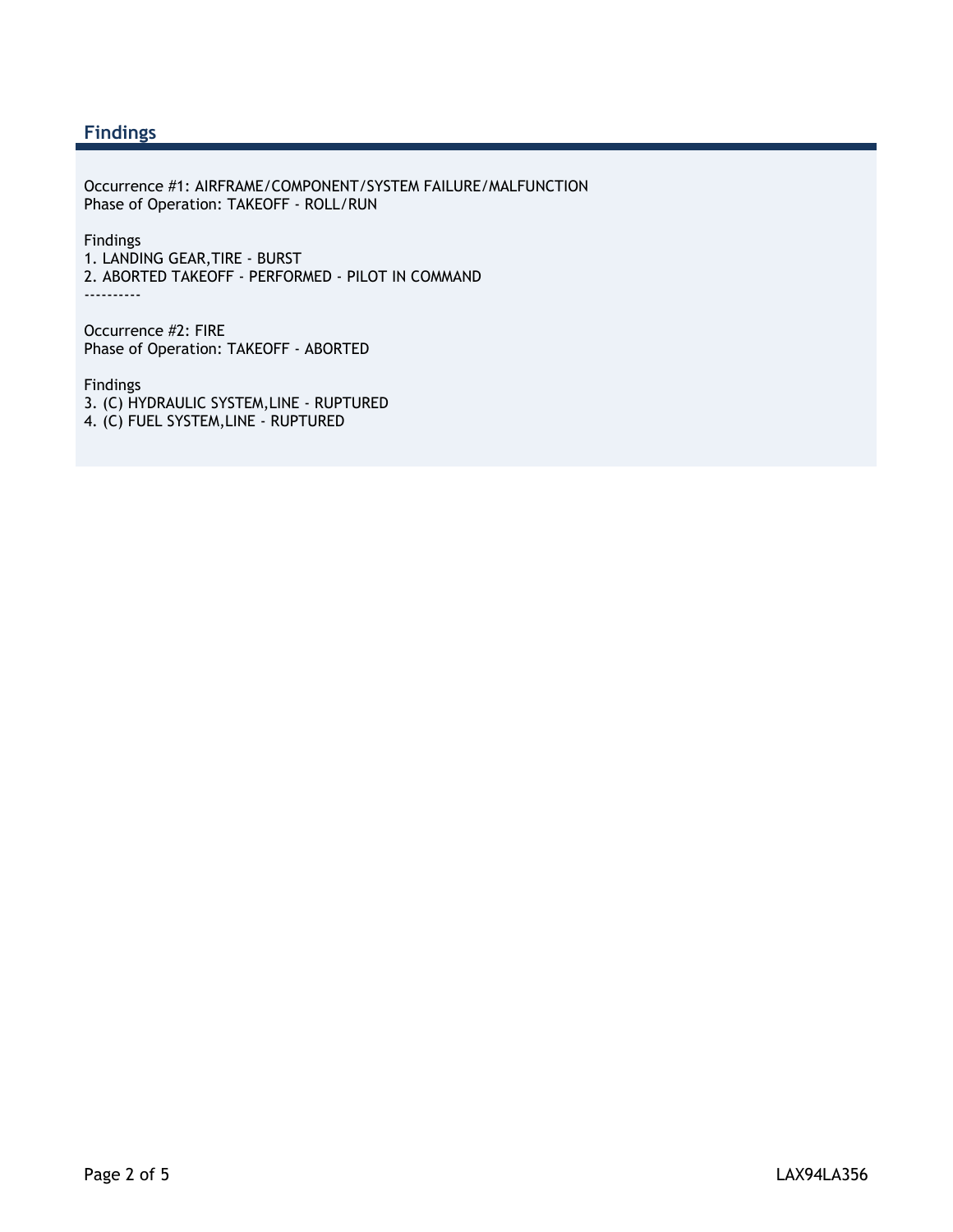# **Factual Information**

 On September 8, 1994, at 0805 Pacific daylight time, a Hawker Siddeley HS-125-700A, N311NW, sustained substantial airframe damage during a wheel well and wing root fire following an aborted takeoff at Reno, Nevada. The aircraft was operated by Navellier Management, Inc., of Wilmington, Delaware, and was on a corporate transportation flight under 14 CFR 91 of the Federal Aviation Regulations. The two pilots and two passengers on board were not injured. The flight was originating at the time of the accident as a nonstop cross-country to Scottsdale, Arizona.

The captain stated in an oral interview that the aircraft was near V1/Vr in the takeoff ground roll when he heard a loud bang followed by a vibration in the airframe. A second loud bang was then heard as the captain aborted the takeoff. The occupants evacuated the aircraft after it came to a stop on a taxiway.

A fire was observed on the right wheels and in the wheel well. Airport fire department units responded and extinguished the fire. Inspection of the aircraft revealed that both right main gear tires had blown out during the takeoff roll. The ground fire was found to have spread from the wheel well to the hell hole and into the left wing root area.

A Federal Aviation Administration (FAA) inspector from the Reno, Nevada, Flight Standards District Office examined the aircraft. He reported that hydraulic and fuel lines routed through the right wheel well area were severed. The fuselage fuel tank was found punctured. The hydraulic system uses MIL 5606 fluid.

The area of the runway where the initial tire failure occurred is near an area of construction on the airport taxiways. The debris from the runway was gathered up by airport personnel and disposed of prior to examination by FAA inspectors.

| Certificate:                     | Airline Transport; Flight Instructor                                                                                                                                                                   | Age:                              | 43. Male                      |
|----------------------------------|--------------------------------------------------------------------------------------------------------------------------------------------------------------------------------------------------------|-----------------------------------|-------------------------------|
| Airplane Rating(s):              | Multi-engine Land; Single-engine<br>Land                                                                                                                                                               | Seat Occupied:                    | Left                          |
| <b>Other Aircraft Rating(s):</b> | None                                                                                                                                                                                                   | <b>Restraint Used:</b>            | Seatbelt, Shoulder<br>harness |
| Instrument Rating(s):            | Airplane                                                                                                                                                                                               | <b>Second Pilot Present:</b>      | Yes.                          |
| Instructor Rating(s):            | Airplane Multi-engine; Airplane<br>Single-engine; Instrument Airplane                                                                                                                                  | <b>Toxicology Performed:</b>      | No.                           |
| <b>Medical Certification:</b>    | Class 1 Valid Medical--w/<br>waivers/lim.                                                                                                                                                              | <b>Last Medical Exam:</b>         | 03/08/1994                    |
| <b>Occupational Pilot:</b>       |                                                                                                                                                                                                        | Last Flight Review or Equivalent: |                               |
| <b>Flight Time:</b>              | 8250 hours (Total, all aircraft), 324 hours (Total, this make and model), 7669 hours (Pilot In<br>Command, all aircraft), 80 hours (Last 90 days, all aircraft), 24 hours (Last 30 days, all aircraft) |                                   |                               |

#### **Pilot Information**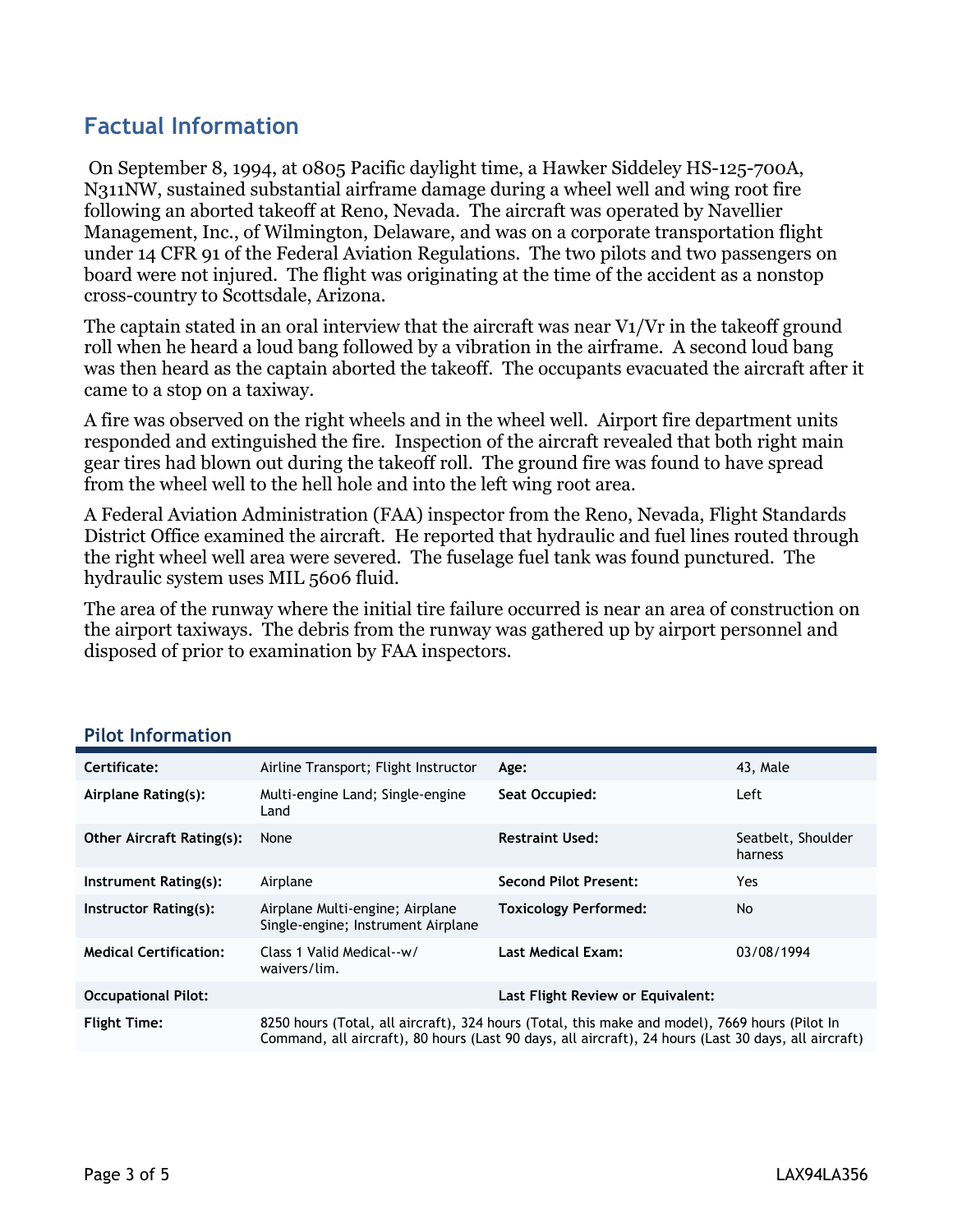## **Aircraft and Owner/Operator Information**

| Aircraft Manufacturer:        | <b>HAWKER SIDDELEY</b>                  | <b>Registration:</b>                  | <b>N311NW</b>  |
|-------------------------------|-----------------------------------------|---------------------------------------|----------------|
| Model/Series:                 | HS-125-700A HS-125-700                  | <b>Aircraft Category:</b>             | Airplane       |
| Year of Manufacture:          |                                         | <b>Amateur Built:</b>                 | <b>No</b>      |
| Airworthiness Certificate:    | <b>Transport</b>                        | Serial Number:                        | NA0311         |
| <b>Landing Gear Type:</b>     | Retractable - Tricycle                  | Seats:                                | 10             |
| Date/Type of Last Inspection: | 05/20/1994, Continuous<br>Airworthiness | <b>Certified Max Gross Wt.:</b>       | 25500 lbs      |
| Time Since Last Inspection:   | 81 Hours                                | Engines:                              | 2 Turbo Fan    |
| Airframe Total Time:          | 6319 Hours                              | <b>Engine Manufacturer:</b>           | <b>GARRETT</b> |
| ELT:                          | Installed, not activated                | <b>Engine Model/Series:</b>           | TFE 731-3R-1H  |
| <b>Registered Owner:</b>      | NAVELLIER MANAGEMENT,<br>INC.           | <b>Rated Power:</b>                   | 3700 lbs       |
| Operator:                     | NAVELLIER MANAGEMENT,<br>INC.           | Air Carrier Operating<br>Certificate: | None           |
|                               |                                         |                                       |                |

## **Meteorological Information and Flight Plan**

| <b>Conditions at Accident Site:</b>     | <b>Visual Conditions</b> | <b>Condition of Light:</b>    | Day                            |
|-----------------------------------------|--------------------------|-------------------------------|--------------------------------|
| <b>Observation Facility, Elevation:</b> | RNO, 4412 ft msl         | <b>Observation Time:</b>      | 0756 PDT                       |
| Distance from Accident Site:            | 0 Nautical Miles         | Direction from Accident Site: | $0^{\circ}$                    |
| <b>Lowest Cloud Condition:</b>          | Clear / 0 ft agl         | <b>Temperature/Dew Point:</b> | 19 $\degree$ C / 5 $\degree$ C |
| Lowest Ceiling:                         | None / 0 ft agl          | Visibility                    | 30 Miles                       |
| Wind Speed/Gusts, Direction:            | Light and Variable       | Visibility (RVR):             | 0 ft                           |
| <b>Altimeter Setting:</b>               | 29 inches Hg             | Visibility (RVV):             | 0 Miles                        |
| <b>Precipitation and Obscuration:</b>   |                          |                               |                                |
| <b>Departure Point:</b>                 | (RNO)                    | Type of Flight Plan Filed:    | <b>IFR</b>                     |
| Destination:                            | SCOTTSDALE, AZ (SDL)     | <b>Type of Clearance:</b>     | <b>IFR</b>                     |
| <b>Departure Time:</b>                  | 0805 PST                 | Type of Airspace:             | Class D; Class E               |

## **Airport Information**

| Airport:                  | RENO CANNON INTERNATIONAL | <b>Runway Surface Type:</b>      | Concrete |
|---------------------------|---------------------------|----------------------------------|----------|
| <b>Airport Elevation:</b> | (RNO)<br>4412 ft          | <b>Runway Surface Condition:</b> | Drv      |
| <b>Runway Used:</b>       | 16L                       | IFR Approach:                    | None     |
| Runway Length/Width:      | 9000 ft / 150 ft          | <b>VFR Approach/Landing:</b>     | None     |